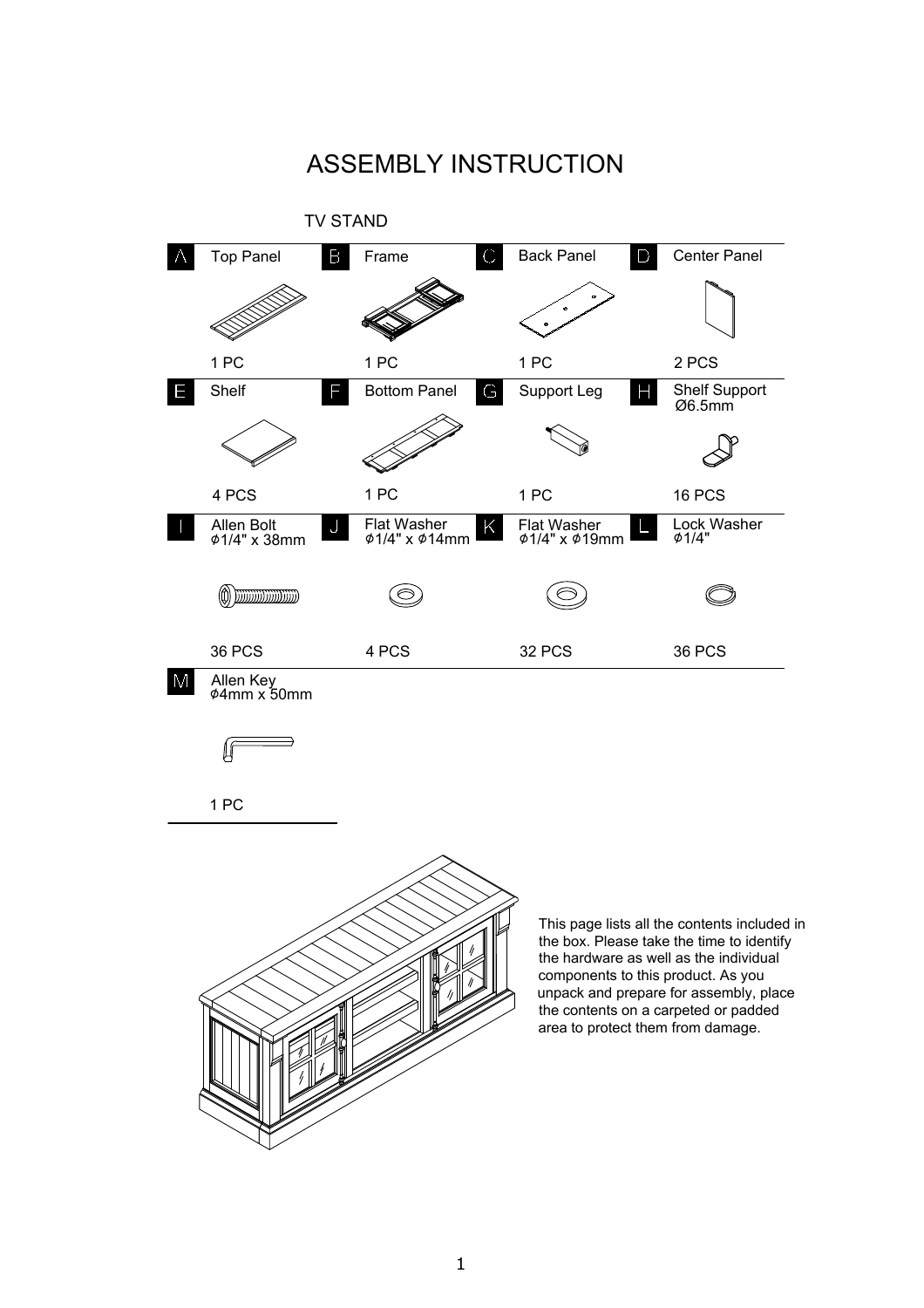Open 2 sides of Frame (B).



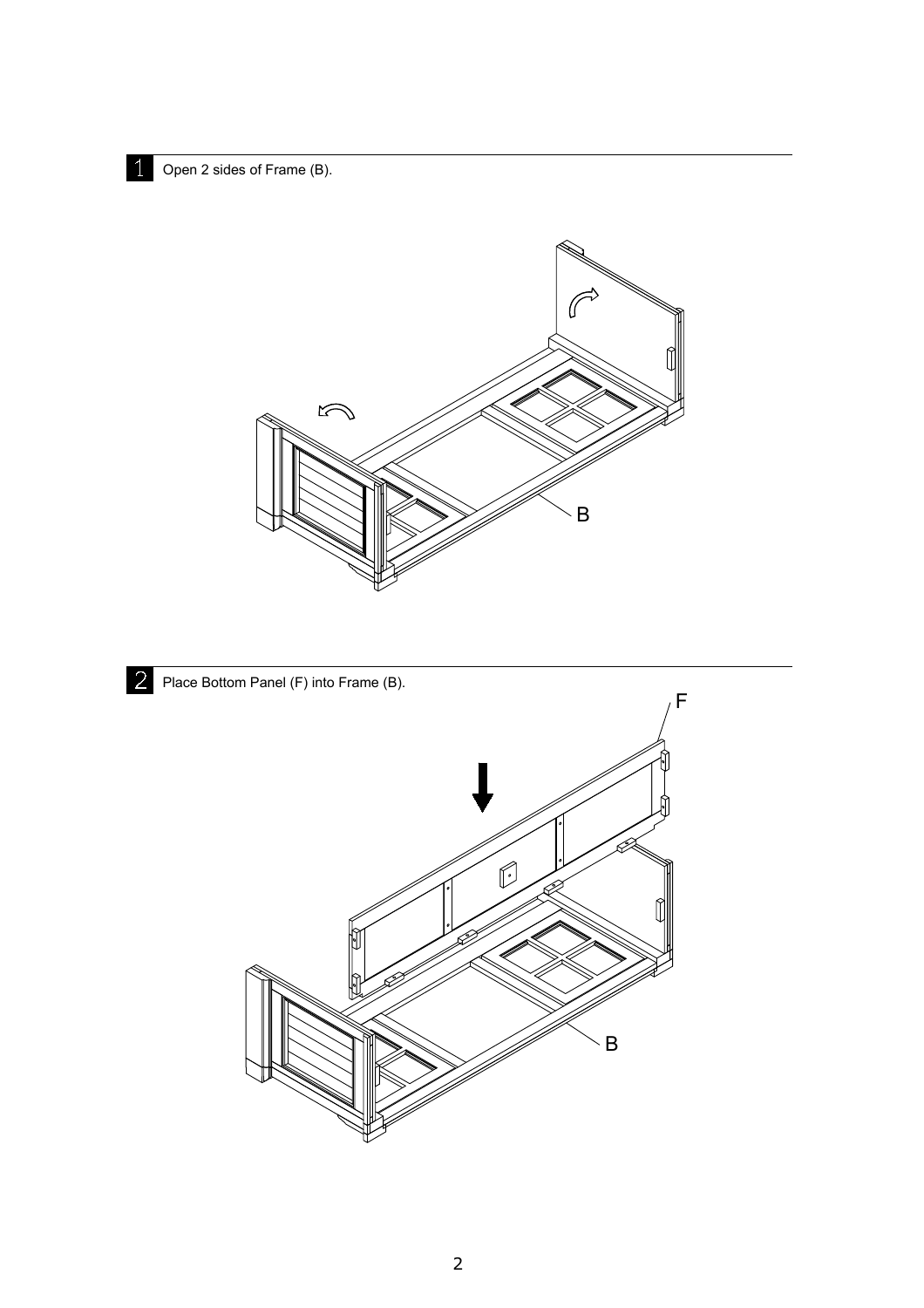

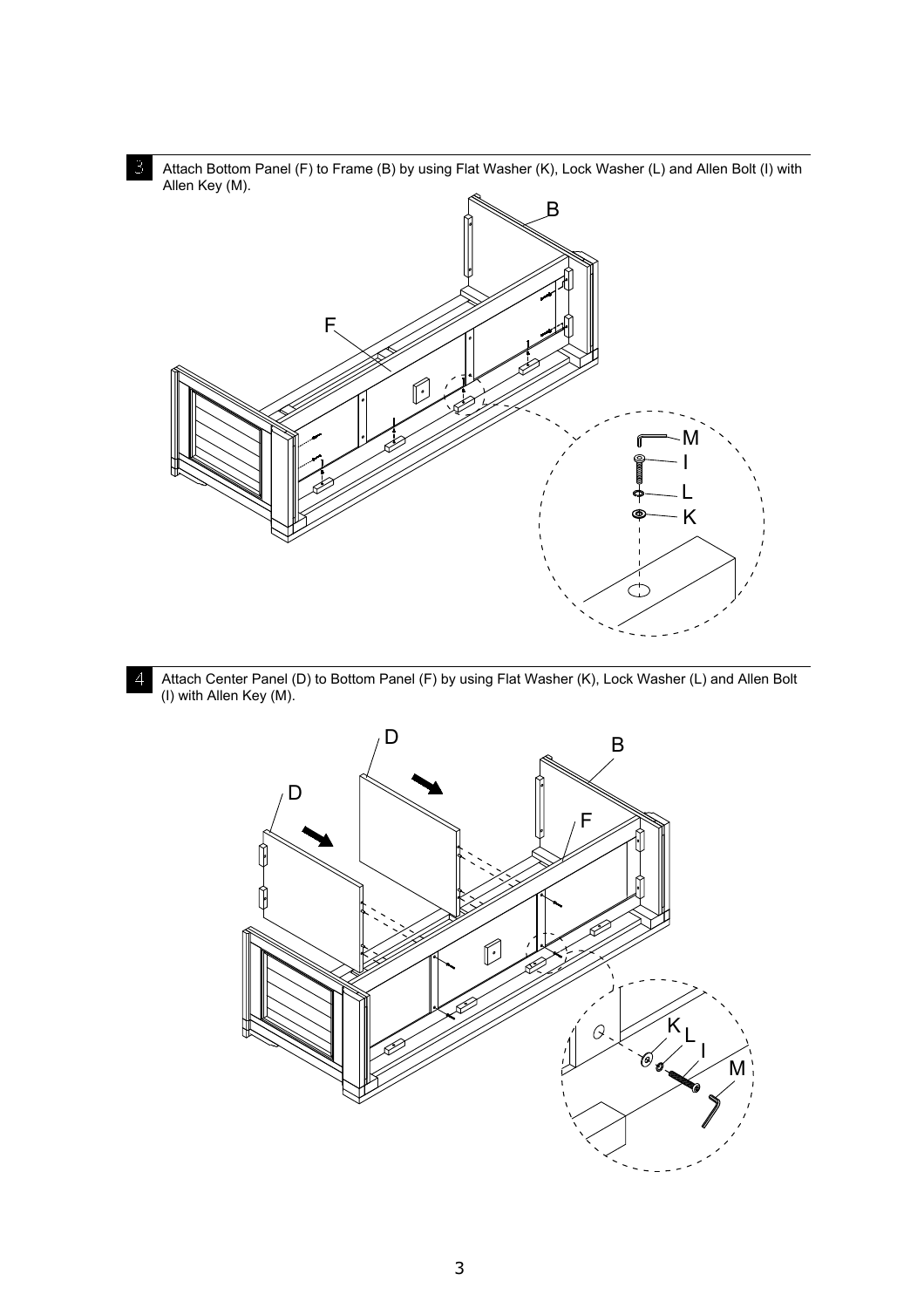

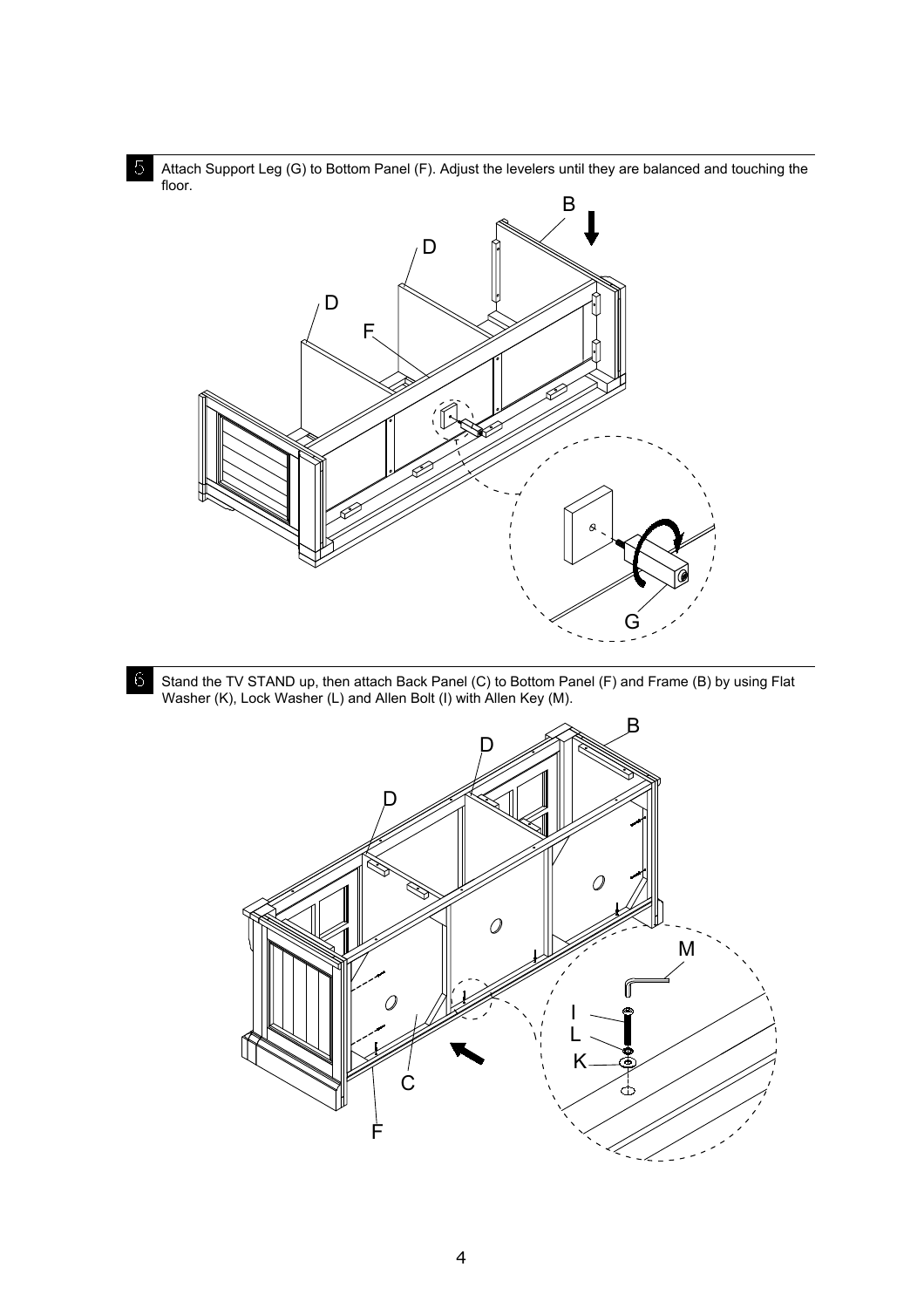